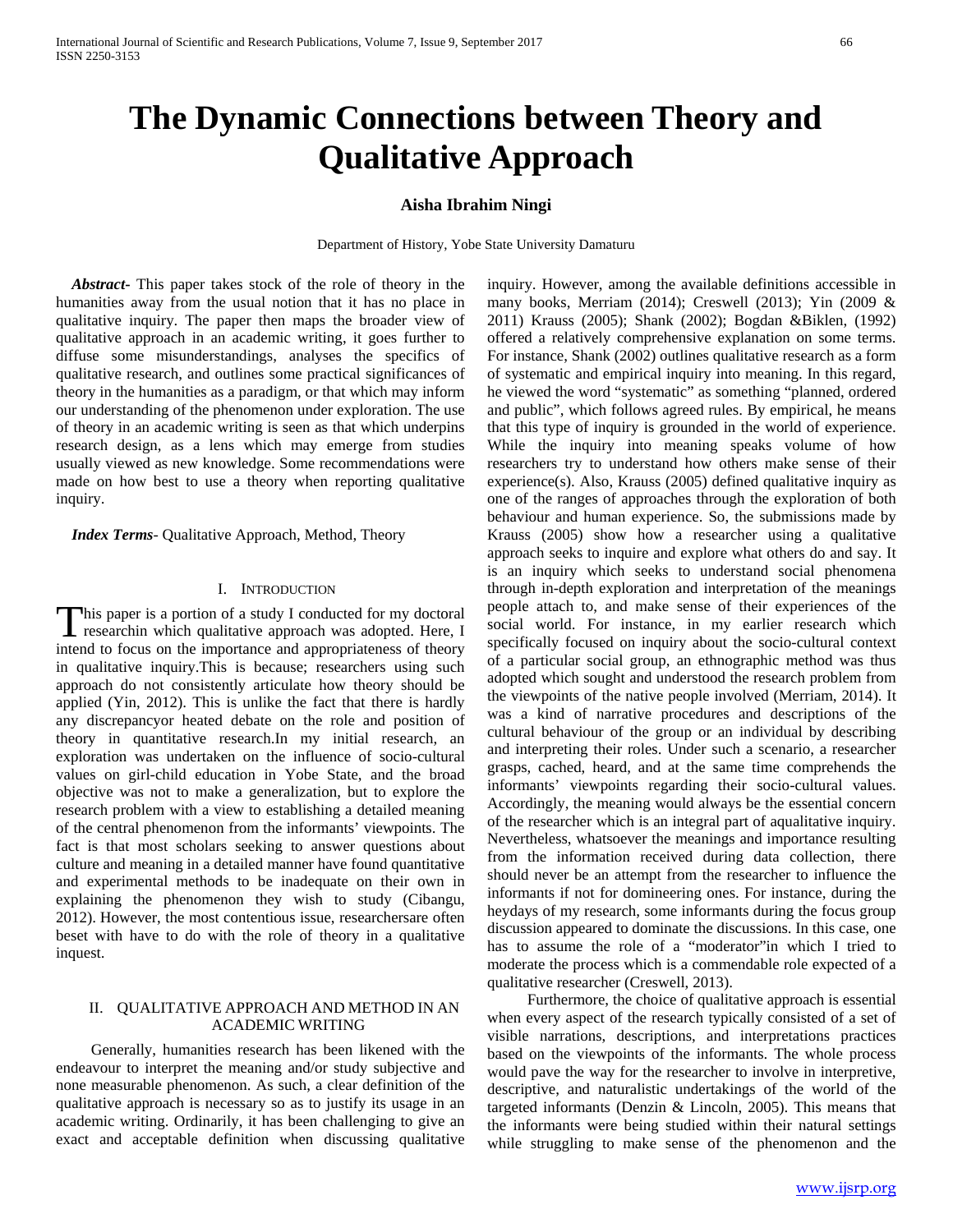meaning they attached to their values (Lillis, 2008). Likewise, Schwandt, Lincoln, & Guba (2007) have confidence in this kind of approach as understanding in itself is a much better impression that is core in qualitative inquiry. Therefore, researchersfrom the humanities unnoticeableargued that the selection of qualitative approach and ethnography method are highly appropriate for understanding such social issues. It is worth mentioning here that, such researcher only tried to understand the overall setting and ultimately or at least in part helped others gain a better understanding of how the informants involved were seen in that specific situation. Besides, complex reality can only be understood as amalgam and not as simply a sum of its parts (Cibangu, 2012). On the other side of the spectrum, qualitative researcher(s) further contended that the approach preferred to create more pictures which covered the whole image with it, while quantitative approach normally deals with survey and measurement which does not represent the fieldwork scenario (Creswell, 2013). Thus, the process will enable a researcher to generate reliable and sufficient data over time based on underpinning theory(s).

 However, the question arises here as to how can one collect data to describe social phenomena? What are data collection techniques appropriate to the methodology? It is important to point out that the means by which one explore the context (methodology) and the means by which researchers gather evidence (methods) were instrumental when writing a qualitative research. So, in qualitative inquiry data is primarily collected either through participant observation, interviews, focus group discussions, or through available data to describe social phenomena not to test the theories. The strategies of inquiry are appropriate to ontological/epistemological position, whether descriptive, confirmatory, explanatory, or exploration of other cultures (Creswell, 2013).

# III. SOME DEFINITIONS OF A THEORY

 But before dwelling into the details, it is imperative to throw more light on what a theory is all about when undertaking a qualitative inquiry. A theory is a generalized explanatory statement that asserts a connection between two or more types of phenomena (Tavallaei&Talib, 2010). It is an assembly of interconnected ideas or concepts that guide and organizes knowledge about the world. In this case, the theory becomes stronger as more supporting evidence is gathered; and it provides a context or framework for the capacity to generate new research. It is a framework or model for observing and understanding, which shapes both how we think, what we see and how we see it. This has shown that the theory is not fixed; it is provisional, open to revision and grows into more accurate and comprehensive explanations about the makeup and operation of the social world. As Ospina (2004) pointed out, theory enables us to connect a single study to the immense base of knowledge to which other researchers contribute. In other words, the aforementioned literature has shown that theory has the capacity to generate new ideas and research.

# IV. THE CONNECTIONS BETWEEN THEORY AND QUALITATIVE APPROACH

 Over the years, few books have addressed the theoretical status of the Arts and humanities as a whole. Of specific, one reason is that the field of humanities and the choice of qualitative research has been considered inferior in academic writing or scientific research. Another reason is that theory is simply understood as a purely intellectual exercise withdrawn from human progress and reality. As a result, misunderstandings concerning humanities research have increased (Malterud, 2001).

 In this regard, some scholars Bogdan &Biklen, (1992) contended that qualitative inquiry is purely inductive and that its credibility could, therefore, be judged by the extent to which preconceived theory is absent from it. Specifically, Stake (1995) has stated that there should not be preconceived notions; frameworks or expectations guide the researchers when using a qualitative approach. Such authors explicitly insisted that the development of any kind of knowledge through qualitative approach should actually start in the absence of any theory. In addition, such a research requires a kind of withdrawal from the world and a willingness to lay aside existing theories is what is required from a qualitative researcher. Hence, a theory should not be applied.

 Conversely, Mitchell & Cody, (1993) have not neglected the role of theory related to methodology and thus noted that most often with a qualitative research, one does not begin with a theory to test or to verify. Instead, they further acknowledged that consistent with the inductive model of thinking, a theory may, therefore, emerge either during the data collection and analysis phase or to be used relatively late in the research process as a basis for comparison with other theories. Thus, a researcher chooses the qualitative method for his or her work when there is little information about the topic and a relevant theory base is missing (Denzin & Lincoln, 2011). This has proved that the use of theory(s) in qualitative approach is important as it allows the researcher to make links between the theoretical and the empirical; thought statements and observational statements, etc. This informs our understanding of issues, which in turn, assists in making research decisions and making sense of the world (Mitchell & Cody, 1993). In the same regard, the theories and the approach are significant as they influenced the design, including decisions about what to research, and the development of research questions. In addition, the theories support the methodology, method adopted which at the end has implications for how data isanalysed and interpreted. Besides, people's behaviour has to be studied in everyday contexts, rather than under experimental conditions created by researchers. Consequently, the approach will provide in-depth information mainly generated from the few key informants, which facilitated considerable presence in the field. Moreover, the approach relied more on gathering data through spoken words from the key informants in order to understand their views about the case being studied. Thus, the approach is a non-statistical one which involved documenting real events and recording the informants' expressions, what they say or do through gesture and tones.

 As it appears from the above summations, the qualitative researcher uses an appropriate theory which suits the topic by using the inductive method. In this regard, the standpoints of Anfara& Mertz (2006) have highlighted three distinct